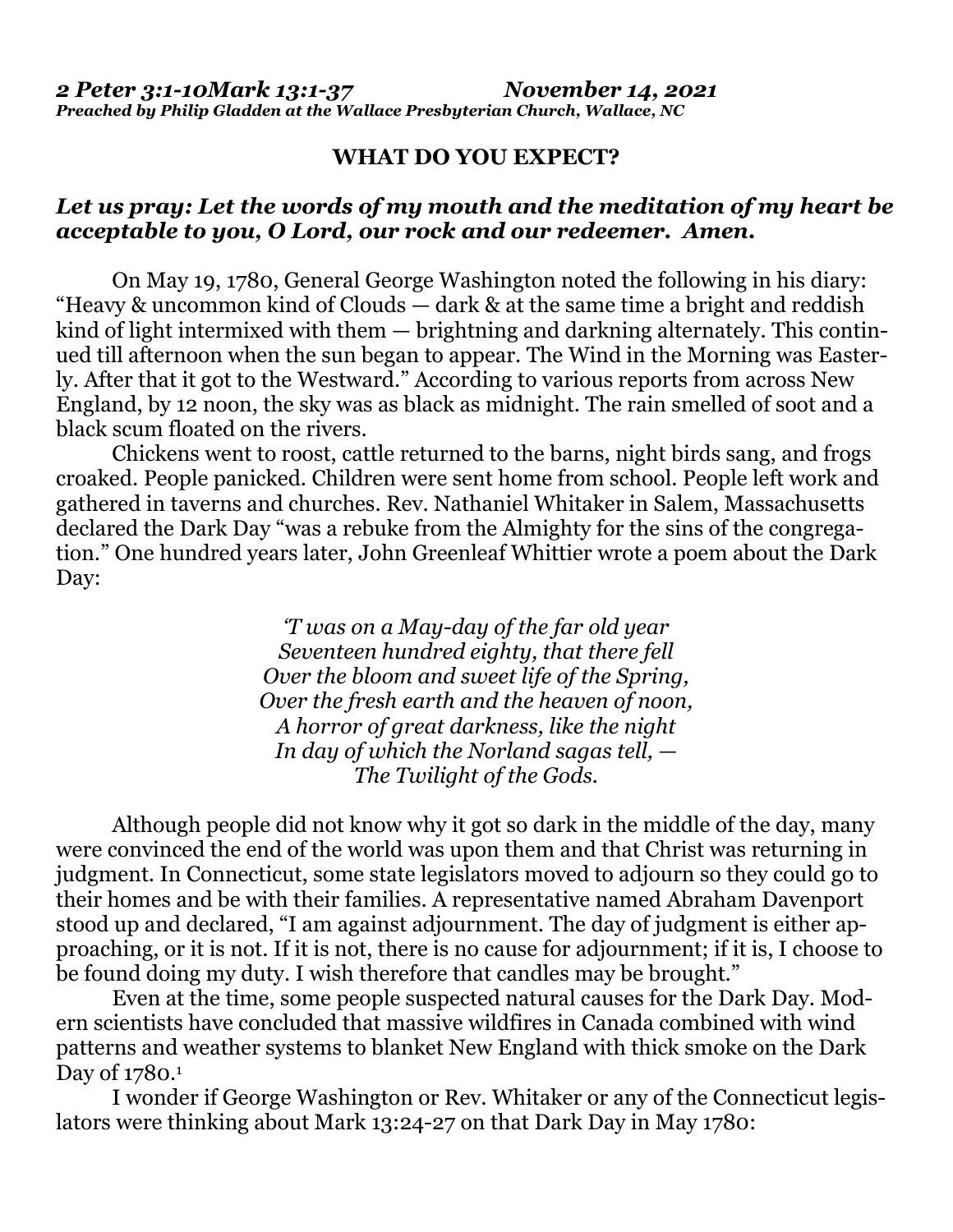*But in those days, after that suffering, the sun will be darkened, and the moon will not give its light, and the stars will be falling from heaven, and the powers in the heavens will be shaken. Then they will see 'the Son of Man coming in clouds' with great power and glory. Then he will send out the angels, and gather his elect from the four ends of the earth to the ends of heaven.* 

 Mark 13 certainly sounds a lot like Revelation, doesn't it? That's no surprise. Both are examples of what is called "apocalyptic literature." "Apocalypse" means "Revelation." Literally, it means "to pull back the curtain" to reveal something. And what do we see? God's glory and power and might and the fulfillment of God's cosmic purposes for all of creation. As strange as it may sound considering all of the scary language, apocalyptic literature was written to provide hope for God's people as they went through difficult and challenging times. Contrary to many interpretations of Revelation and other apocalyptic literature, God's power and promise don't help us escape *from* the challenges of life, but see us *through* the challenges of life, and call us to be faithful witnesses come what may in this life.

 When Peter, James, John, and Andrew asked Jesus in private, "Tell us, when will this be, and what will be the sign that all these things are about to be accomplished?" (Mark 13:4) they weren't much different from people throughout the last 2,000 years who have wondered about

the "end times." History is full of stories about people who claimed to know the exact date of the return of Christ and the end of the world. Other people have interpreted the news of the day and assigned biblical meanings to wars and earthquakes and famines. This is a regular occurrence, despite the fact that Jesus himself very plainly tells his disciples, "But about that day or hour no one knows, neither the angels in heaven, nor the Son, but only the Father." (Mark 13:32)

 Instead of giving Peter, James, John, and Andrew an exact timetable of the future, Jesus talks in terms of being faithful in the present. Beware! he says. Watch out! Look out! Be careful! Remember, Mark was writing to a community of believers who were going through some of the very things Jesus describes — and it wouldn't be long before the temple and all of Jerusalem itself would be destroyed by the Romans. How do you keep the faith when your world is crumbling around you? How do you faithfully serve God when current events — personal, national, and global — suggest that God really isn't in charge?

 In other words, what do you expect? What you believe about the future will shape how you live in the present. If you believe the future holds no hope (both in this life and after you die), then you're likely to grab for everything you can right now. But if you be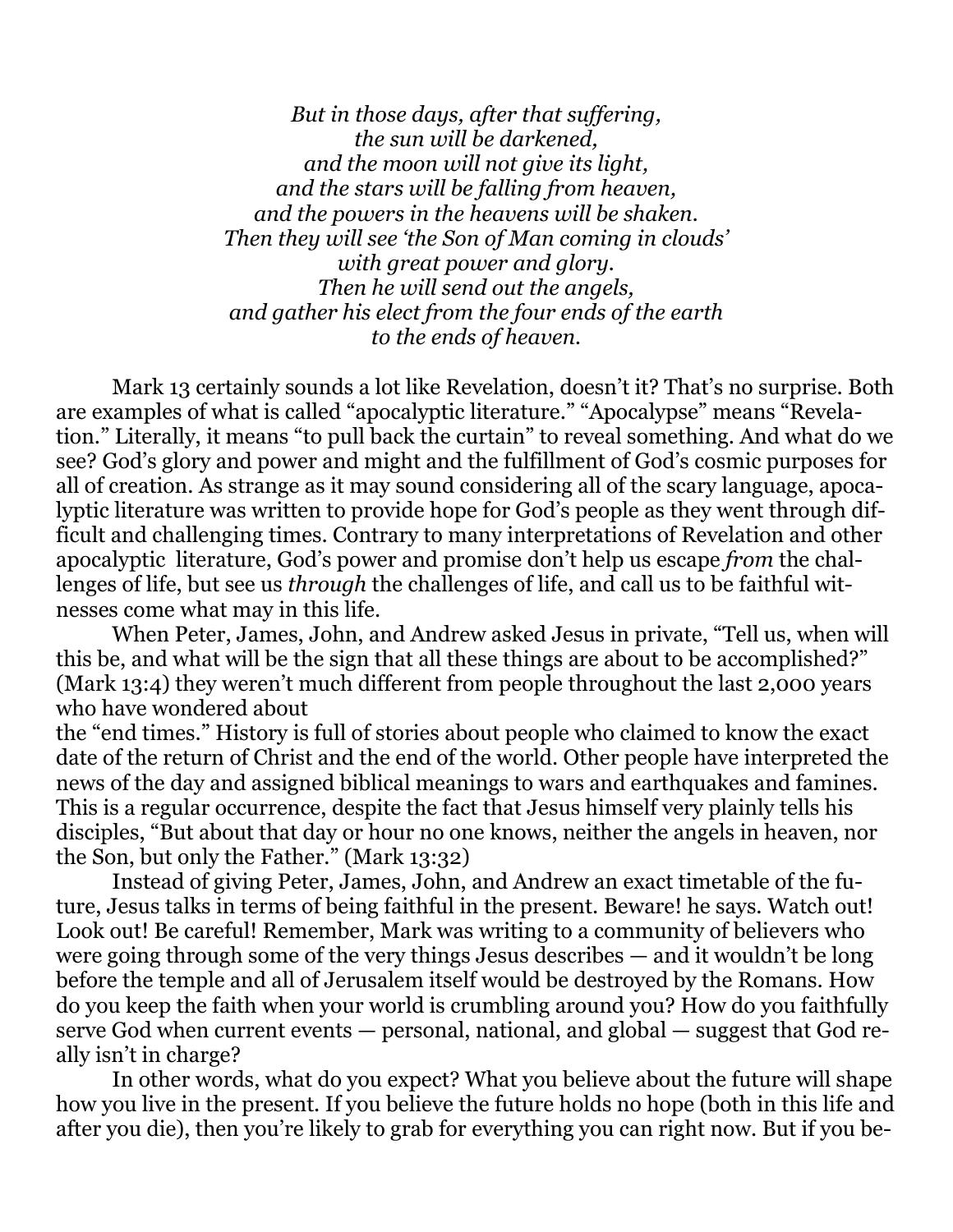lieve the future holds hope (both in this life and after you die), then you'll strive to live your life in light of God's promises and God's claim upon your life. In his commentary on this section of Mark, Lamar Williamson, Jr. writes, "Mark 13 speaks to those who expect too much and to those who expect too little. It is especially pertinent for those who have forgotten to expect anything."<sup>2</sup> Those who expect too much will fixate on predicting the exact date of Christ's return. Those who expect too little will be like the scoffers near the end of the first century A.D. who said, "Where is the promise of his coming? For ever since our ancestors died, all things continue as they were from the beginning of creation!" (2 Peter 3:4)

 But what about the times when we forget to expect anything? Maybe it's the dayin-day-out, humdrum rhythm of life. Maybe it's the fact that 2,000 years have gone by since Jesus promised to return. Maybe it's the daily news headlines on your Smart Phone or tablet. Maybe it's some personal difficulty that weighs heavy on your heart and mind. What do you expect?

 In the January/February 1999 issue of *Presbyterians Today*, Bible professor W. Eugene March published an article entitled, "The End of the World." You may remember the doomsday predictions throughout 1999 as we approached 2000 — Y2K and the end of life as we know it. People were making plans to gather in the Holy Land for New Year's 2000 and wait for the return of Christ. In his article, Dr. March laid out "what Presbyterians believe about the end of the world." He said, "Fundamental to Presbyterian beliefs is a rejection of idle speculation about the 'end times.' No one but God can know the time and way. Therefore, certainty that God's purposes will one day be brought to completion is sufficient for Presbyterians. Rather than being anxious and pessimistic, God's people trust hopefully and live joyfully because in the life, death, and resurrection of Jesus Christ, God has revealed the divine purpose of well-being for all." He also notes, "To those trying to work out a timetable [for Christ's return], 'Only God knows, but God has given us important work to do in the meantime.'" Dr. March's final sentence is a message that was relevant to first century Christians in Mark's community of faith and is relevant to twenty-first century Christians who sometimes wonder what to expect: "And God's charge remains: confidently hope and watchfully work until the Lord returns."<sup>3</sup>

 Remember Abraham Davenport, the Connecticut state legislator who called for candles to be brought into the chamber so they could continue their work? Here's how John Greenleaf Whittier described him in his poem about that Dark Day:

*And there he stands in memory to this day, Erect, self-poised, a rugged face, half seen Against the background of unnatural dark, A witness to the ages as they pass, That simple duty hath no place for fear.*<sup>4</sup>

 "Simple duty hath no place for fear." That would be a good heading for the parable Jesus tells his disciples at the end of today's gospel reading from Mark. "Beware, keep alert; for you do not know when the time will come." Then Jesus tells a story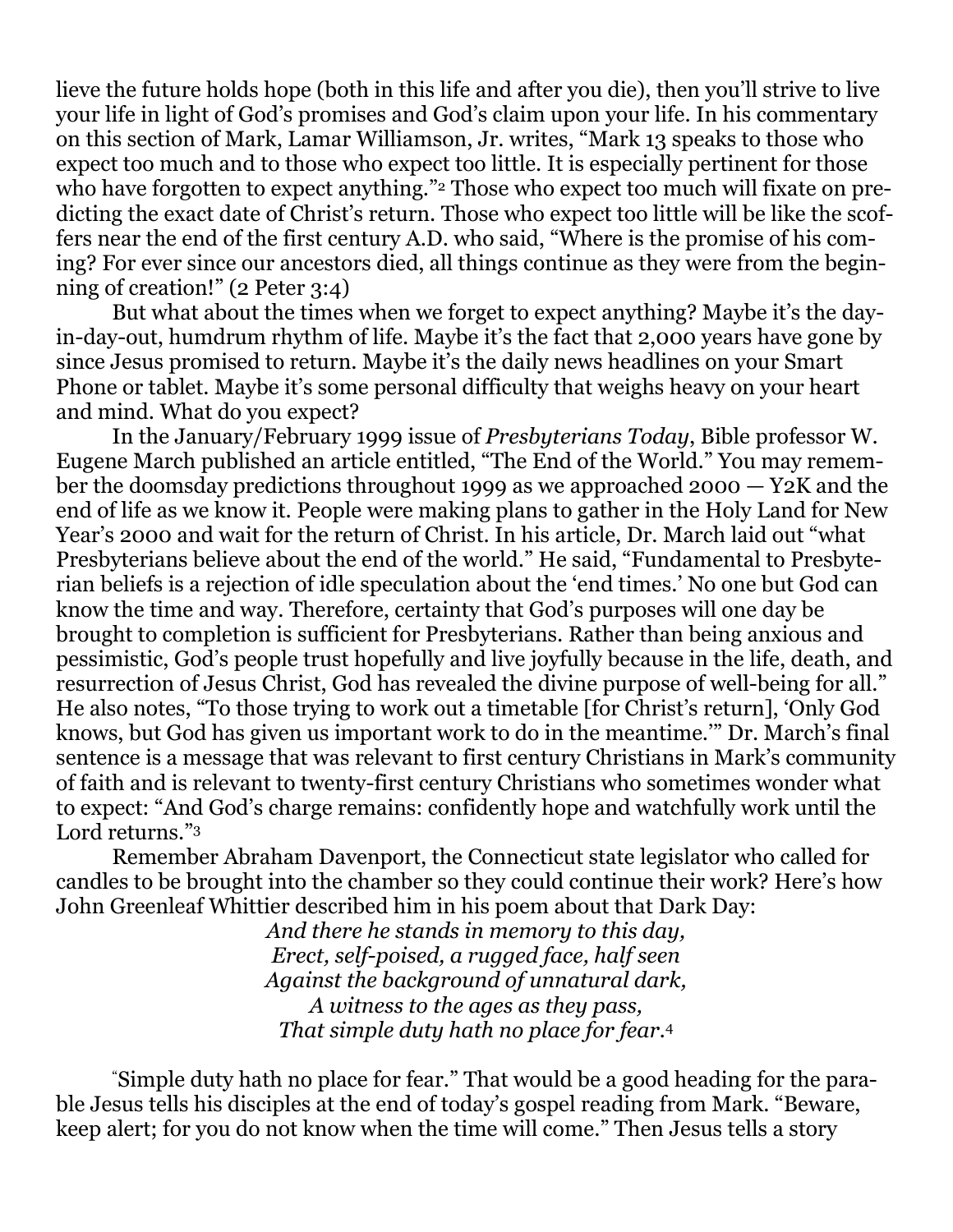about a man who gives each of his servants work to do while he is away on his trip, with special instructions to the doorkeeper "to be on the watch." (Mark 13:34-36) It has been suggested that this story is a good allegory of life in Mark's community and even for us as the church today: In Jesus' physical absence, all of us as his servants receive his power to do the tasks we are called and expected to do. And we are assured that he is never far away and will one day return.

 In the meantime, we have work to do. At the end of Matthew's gospel, the risen Lord tells his disciples, "Go, make disciples, teach, baptize." At the end of Mark: "Go to Galilee . . . Go into all the world." At the end of John: "Feed my lambs. Tend my sheep." In the beginning of Acts, the risen Lord tells his disciples, "You will be my witnesses to the ends of the earth." And as the disciples were gazing up into heaven, two men said, "Men of Galilee, why do you stand looking up toward heaven?" (Acts 1:11) In other words, quit standing around — you've got work to do! At the end of his magnificent chapter on the meaning of the resurrection from the dead, most of which is written in "not yet/still to come" language, the apostle Paul brings it back to the present when he tells the Corinthian believers, "Therefore [because of everything I just got through telling you about the resurrection], my beloved, be steadfast, immovable, always excelling in the work of the Lord, because you know that in the Lord your labor is not in vain." (1 Corinthians 15:58)

 It is said that when the great Protestant reformer Martin Luther was asked, "What would you do if you knew the world was going to end tomorrow?" he replied, "Even if I knew that tomorrow the world would go to pieces, I would still plant my apple tree." Of all people who have ever served the Lord, Luther can't be accused be of being naive about the challenges that life brings, even and especially as a result of being faithful to Jesus Christ. I think Luther's plan to plant his apple tree is akin to Representative Davenport's call to bring candles into the darkened legislature room so they could continue doing what they were called to do.

 In the midst of the vivid, maybe even scary apocalyptic language of Mark 13, we hear a word of hope in God's promises and a clarion call to a present life of faithfulness based on that hope in God's future. Following the merger of the Northern and Southern Presbyterian Churches in 1983 to form our Presbyterian Church (U.S.A.), the church adopted a "Brief Statement of Faith" to say, "This is who we are. This is what we believe. This is how we intend to live as followers of Jesus Christ." I have great appreciation for the affirmation at the end of that faith statement. It clearly conveys the message of "confidently hoping and watchfully working until the Lord returns."

> *In gratitude to God, empowered by the Spirit, we strive to serve Christ in our daily tasks and to live holy and joyful lives, even as we watch for God's new heaven and new earth, praying, "Come, Lord Jesus!"*